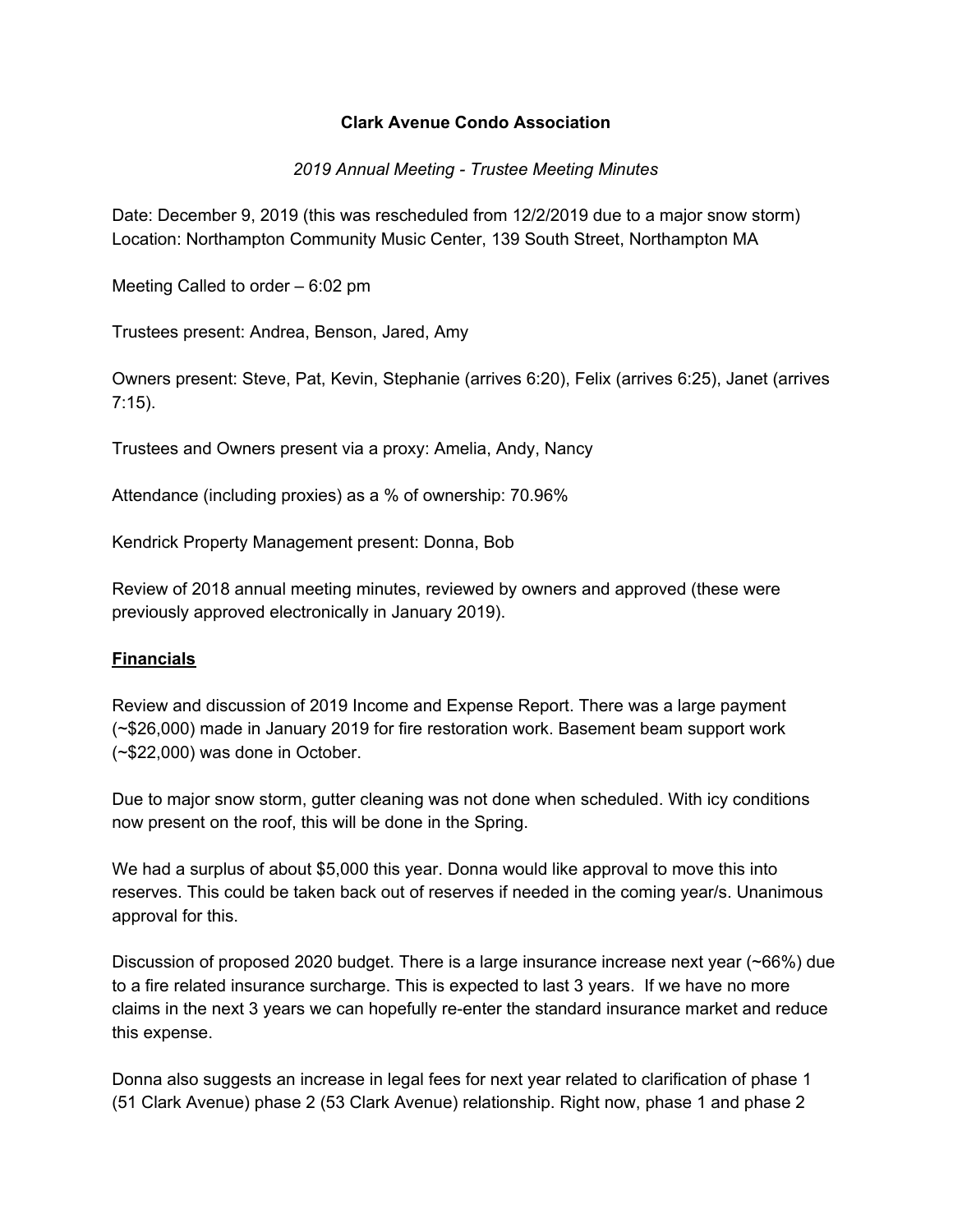share an insurance policy, but both phases have no say over maintenance, structural repairs, etc... on either phase. Donna spoke to legal and clarified that phase 1 is responsible for a percentage of insurance, trash/recycling, snow removal and parking lot maintenance. Beyond that, maintenance / repair of each phase is the sole responsibility of that phase. Amy has concerns about condo associations separating because phase 1 would no longer be bound by our shared rules and regulations. Donna says that phase 1 can choose to separate from the association at any time. We expect Phase 2 and phase 1 attorneys will be in communication about this topic in 2020. There is support for having some money in the budget to address this if needed.

Second legal issue, there is a disparity between deed and mailing address for almost all the units. This has created some confusion and problems when selling or purchasing a unit. Donna asks whether we would like to do an amendment to the bylaws that would change deed address to match mailing address. We would need an amendment to condo docs specifying which mailing address is which deed number. Benson asks is we can get a quote from legal on costs, with the idea that if it is not too much it would be good to move forward. But if it is too expensive, we would likely put this idea aside, for the time being, to focus on other work. There is general agreement that it would be nice to eliminate the disparity as long as it is not too expensive. Owners and trustees support looking into the cost, Donna will get a quote.

### **New Business**

### CO / Smoke Detectors

When the building insurance changed Bob did an inspection as part of the insurance inspection paperwork. Bob discovered a natural gas line in the basement of 51 Clark Ave and there are holes in the basement that connect 51 and 53 Clark Ave. Because there is gas in the building and there is an air connection, we will need to have CO detectors in the halls and units. Bob will be doing a walkthrough with the fire department on December 10 to determine what might be needed for smoke detectors and fire extinguishers. The fire department will give us their requirements in writing. Felix asks if it might be cheaper and easier to seal off the air connection between the two buildings. Bob says that in his initial inspection his thought was that the hole locations and porous brick would make this difficult. But he will look into this more.

### Mold testing of basement and dehumidification

At the September 2019 trustee meeting several owners raised concerns regarding mold and dehumidification of the basement. The trustees previously set aside about \$4,000 in the 2020 budget to go towards mold testing, remediation, and basement dehumidification. KPM is working with a contractor that will be checking mold levels in basement and common halls. Steve suggests light could help reduce mold in the basement as mold doesn't grow well in light. Steve had successful experience using light in the basement of another condo complex and says that with lights being very efficient now, this might be a good option to employ. Stephanie says that the mold also likes damp areas so if we can control the humidity in the basement we can stunt the growth that way too. Some discussion on the current dehumidifiers and making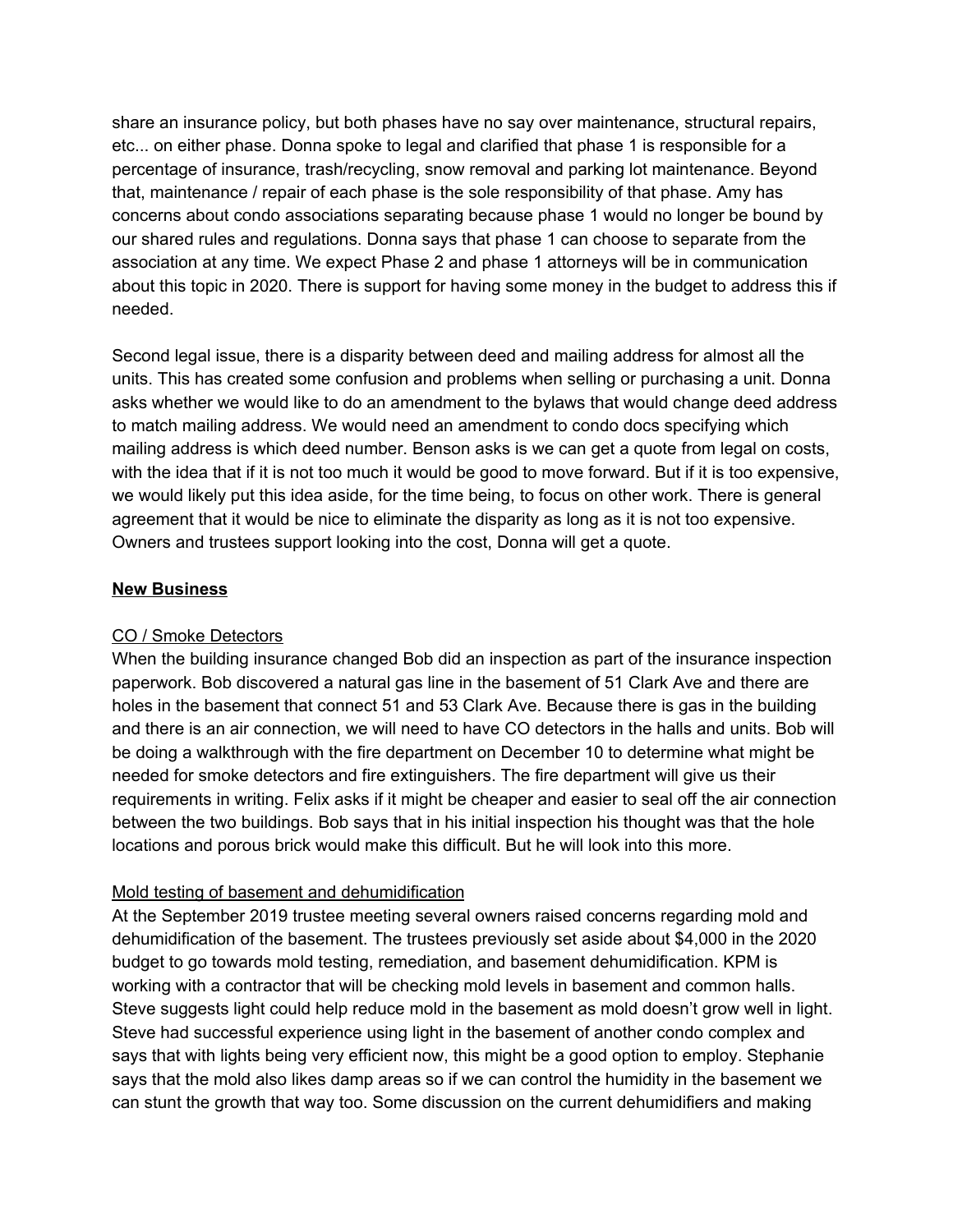sure the water is being taken outside of the basement. Jared asks if the contractor KPM is working with has expertise in just mold testing or also in drafting remediation plans. Bob says they do, and they will draft a report of what they find. Bob also says KPM would like to move towards a more integrated and efficient dehumidification system in the basement. Addressing basement mold / humidity is on the project list for 2020 and trustees will decide how to move forward once we have the test results back and the report.

### **Decks**

Jared raises a concern Amelia had emailed regarding deck floor boards rotting and safety related to failure of wood boards/supports of the decks. Pat and Kevin also say their boards need to be replaced. Pat, Benson, and several other owners are interested in switching to Trex-type durable floor boards. A point of clarification is raised regarding deck ownership, and which parts are owned by individual unit owners and which are owned by the association. Donna said there is verbal from legal that the common deck supports are condo responsibility, but the boards and railings are owners. Donna will get this formalized with legal, so ownership is clear as we discuss decks in 2020. Pat volunteers to look into trex options and will coordinate with trustees/KPM as we may be able to get a better price for those who want to do deck work if several units opt in.

### **Budget and Capital Improvements Discussion and Voting**

## Insurance Fee Raise (Fire Related)

Discussion of condo fee versus special assessment for tackling insurance fee raise in 2020 budget. Legal said that phase 1 is responsible for insurance when done as a condo fee raise, but not special assessment. There is a proposal to raise condo fees 14% to cover insurance fee raise and the general budget. Benson makes a motion to approve condo fee raise. Kevin seconds. Unanimous approval.

# Roof and Exterior Painting

Discussion of replacing roof, painting, and timeline for paying for it. Donna presents the budget for this work: \$55,000 total (\$35,000 for roof and \$20,000 for painting). The roof has shown signs of failure with water damage in 3 units this past year. Exterior painting is past due. Amy and several owners comment that the painting is peeling in spots and water may be getting into the building where caulking or paint have failed. KPM strongly recommends starting with the roof and working your way down the building so that new work that is done at lower levels is not damaged by water getting behind it due to a faulty roof. There is general agreement that both projects need to be done at some point and delaying them may create more expensive problems from unseen damage. Jared suggests we may also want to look into vinyl siding. He states we did this on D entry, instead of painting there. It may be more expensive in the short term, but it won't ever need to be painted again. There is some interest in this and general agreement that it is worth getting a quote. Discussion of timeline for work. Via a show of hands, the majority of owners present support doing the work over 1 year. Steve, Kevin, and Felix say that a bit more time would be better. Felix proposes 18 or 24 months. Benson suggests we